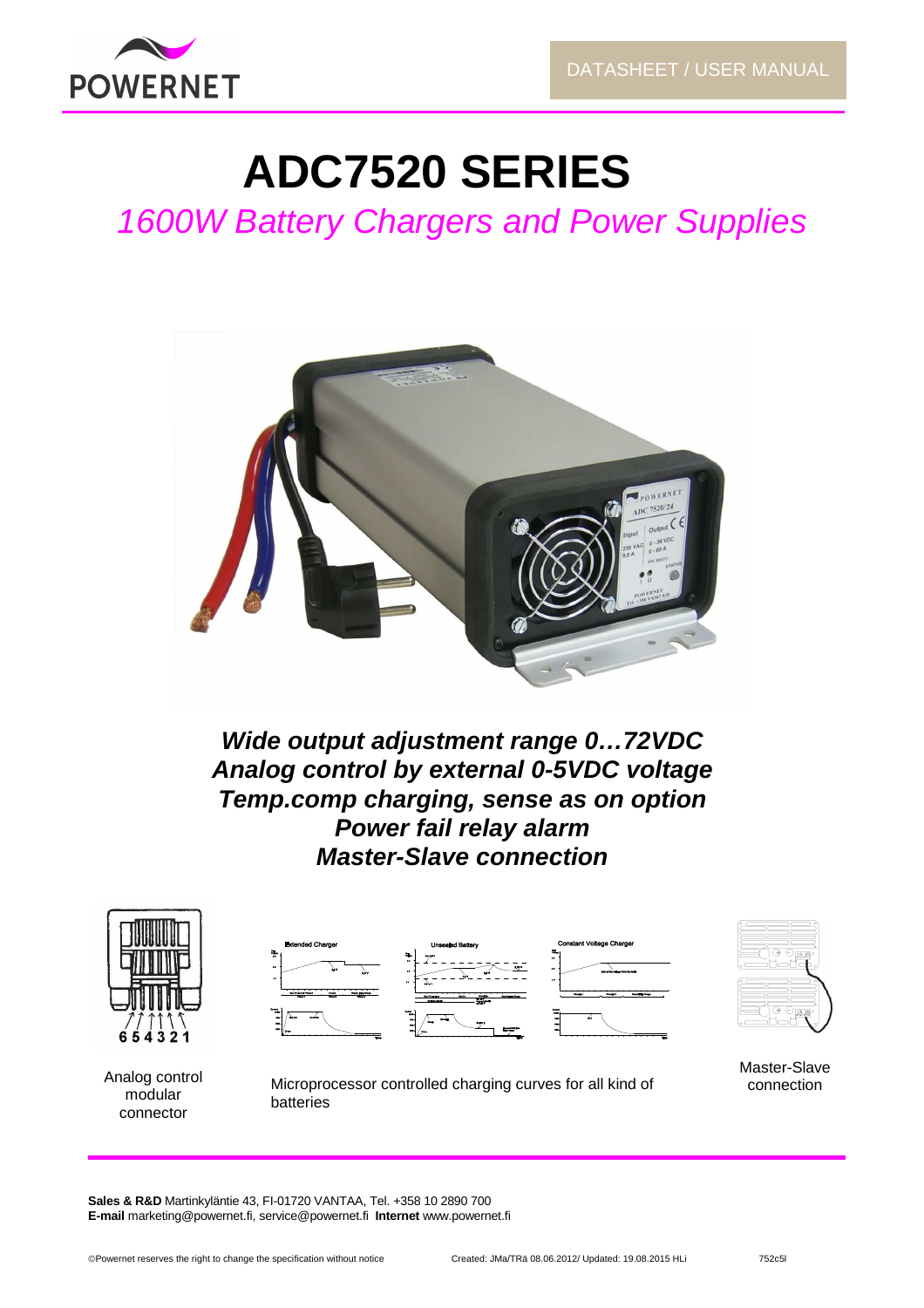

| <b>POWER SUPPLIES AND BATTERY CHARGERS, TRIMMER ADJUSTABLE</b> |                     |         |            |         |          |       |                              |  |  |
|----------------------------------------------------------------|---------------------|---------|------------|---------|----------|-------|------------------------------|--|--|
| Type                                                           | Input voltage range | Nominal | Voltage    | Nominal | Current  | Max   | Installation / dimensions    |  |  |
|                                                                |                     | output  | setting    | output  | setting  | power | (Width x Height x Depth, mm) |  |  |
|                                                                | **)                 | voltage | range      | current | range    |       |                              |  |  |
| ADC7520/24                                                     | 55-264VAC/78-340VDC | 24 VDC  | $0-36$ VDC | 60A     | $0-60$ A | 1600W | Wall//Bench $267x135x85$     |  |  |
| ADC7520/36                                                     | 55-264VAC/78-340VDC | 36 VDC  | $0-54$ VDC | 40A     | $0-40A$  | 1600W | Wall//Bench 267x135x85       |  |  |
| ADC7520/48                                                     | 55-264VAC/78-340VDC | 48 VDC  | 0-72 VDC   | 30A     | $0-30A$  | 1600W | Wall//Bench 267x135x85       |  |  |

| ANALOG CONTROLLABLE MODELS BY EXTERNAL 0-5VDC VOLTAGE |                     |         |            |         |          |       |                              |  |  |  |
|-------------------------------------------------------|---------------------|---------|------------|---------|----------|-------|------------------------------|--|--|--|
| Type                                                  | Input voltage range | Nominal | Voltage    | Nominal | Current  | Max   | Installation                 |  |  |  |
|                                                       |                     | output  | setting    | output  | setting  | power | dimensions                   |  |  |  |
| *)                                                    | **)                 | voltage | range      | current | Range    |       | (Width x Height x Depth, mm) |  |  |  |
| ADC7520/24AI                                          | 55-264VAC/78-340VDC | 24 VDC  | $0-36$ VDC | 60 A    | $0-60$ A | 1600W | Wall//Bench 267x135x85       |  |  |  |
| ADC7520/36AI                                          | 55-264VAC/78-340VDC | 36 VDC  | $0-54$ VDC | 40A     | $0-40$ A | 1600W | Wall//Bench $267x135x85$     |  |  |  |
| ADC7520/48AI                                          | 55-264VAC/78-340VDC | 48 VDC  | $0-72$ VDC | 30A     | $0-30A$  | 1600W | Wall//Bench $267x135x85$     |  |  |  |

| <b>BATTERY CHARGERS WITH TEMPERATURE COMPENSATION</b> |                     |                 |                 |             |       |                              |  |  |  |
|-------------------------------------------------------|---------------------|-----------------|-----------------|-------------|-------|------------------------------|--|--|--|
| Type                                                  | Input voltage range | Output          | Programmed      | Output      | Max   | Installation /               |  |  |  |
|                                                       |                     | voltage         | output voltages | current     | power | dimensions                   |  |  |  |
| *)                                                    | $***$               | factory setting | (see table)     | (see table) |       | (Width x Height x Depth, mm) |  |  |  |
| ADC7520/24T                                           | 55-264VAC/78-340VDC | 27.4 VDC        | 536VDC          | 60 A        | 1600W | Wall//Bench 267x135x85       |  |  |  |
| ADC7520/36T                                           | 55-264VAC/78-340VDC | 41.1 VDC        | 1254VDC         | 40A         | 1600W | Wall//Bench 267x135x85       |  |  |  |
| ADC7520/48T                                           | 55-264VAC/78-340VDC | 54.8 VDC        | 2472VDC         | 30A         | 1600W | Wall//Bench 267x135x85       |  |  |  |

\*) Cable sets with modular connectors are included in packing: 1.5m cable set for analog control and 2.5m for or temp.comp models \*\*) Reduced power 55...200VAC or 78...200VDC, see curves at next page

| MODELS WITH POWER FAIL RELAY ALARM (24V models as a type number example) |                                                       |                                      |  |  |  |  |
|--------------------------------------------------------------------------|-------------------------------------------------------|--------------------------------------|--|--|--|--|
| Type                                                                     | Option description                                    | Cable set                            |  |  |  |  |
| ADC7520/24H                                                              | Trimmer adjustable model with power fail relay alarm  | 1.5 m, modular connector             |  |  |  |  |
| ADC7520/24AIH                                                            | Analog controllable model with power fail relay alarm | Analog $1.5m$ + relay cables 1.5m    |  |  |  |  |
| ADC7520/24TH                                                             | Temp.comp model with Power fail relay alarm           | Temp.comp $2.5m$ + relay cables 1.5m |  |  |  |  |

| MASTER-SLAVE CONNECTION (24V models as a type number example)                                                                                                                                                                                                                  |                                                        |  |  |  |  |  |
|--------------------------------------------------------------------------------------------------------------------------------------------------------------------------------------------------------------------------------------------------------------------------------|--------------------------------------------------------|--|--|--|--|--|
| Master units $***$ )                                                                                                                                                                                                                                                           | Slave units                                            |  |  |  |  |  |
| ADC7520/24 or ADC7520/24AI (optional for ADC7520/24T)                                                                                                                                                                                                                          | ADC7520/24S RS-232 control bus in and out              |  |  |  |  |  |
| Control to slave via RS-232 bus                                                                                                                                                                                                                                                | ADC7520/24SH slave unit with relay, RS-232 bus in only |  |  |  |  |  |
| Cable set for master slave connection is included in slave unit type number, length 0.6m modular connectors in both ends                                                                                                                                                       |                                                        |  |  |  |  |  |
| www.a.e.com/ $\mathbf{1}$ . The contract of $\mathbf{1}$ is a set of $\mathbf{1}$ in $\mathbf{1}$ is a set of $\mathbf{1}$ in $\mathbf{1}$ is a set of $\mathbf{1}$ in $\mathbf{1}$ is a set of $\mathbf{1}$ in $\mathbf{1}$ is a set of $\mathbf{1}$ is a set of $\mathbf{1}$ |                                                        |  |  |  |  |  |

\*\*\*) Master unit or slave with RS-232 bus output can not include the relay alarm

# **CUSTOMISED VERSIONS ON**

- Cyclic battery chargers or customzed charging curves for all kind of batteries
- Sense models
- Customised mechanics

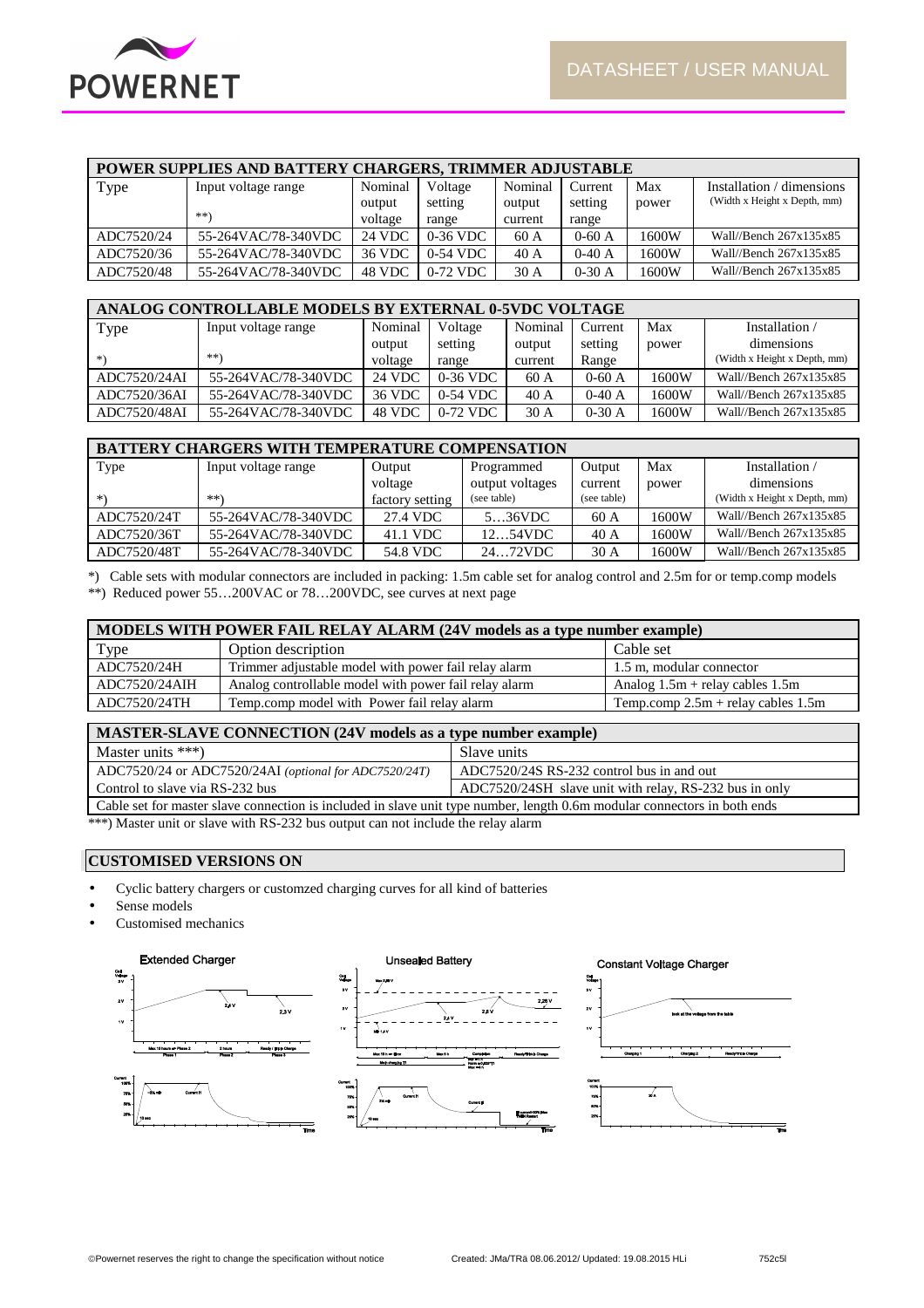

# TECHNICAL DATA

| Input voltage                    |                       | 55264 VAC (55200VAC reduced power, see curve below) |
|----------------------------------|-----------------------|-----------------------------------------------------|
|                                  |                       | 78340 VDC (78200VDC reduced power)                  |
| Input current<br>Power factor    |                       | 9 A<br>>0.99                                        |
|                                  |                       |                                                     |
| Efficiency (230VAC, 10100% load) |                       | > 88%                                               |
| Inrush current                   |                       | $<30A$ , cold start                                 |
| Line regulation                  |                       | 0.01%                                               |
| Load regulation                  |                       | 0.2V                                                |
| Output setting accuracy          |                       | $\pm 0.1\%$                                         |
| Output ripple $(f > 50Hz)$       |                       | $<$ 30mVrms                                         |
| Hold up time                     |                       | > 5ms                                               |
| <b>Status LED</b> indication     | Standard models       | Orange Power OK LED                                 |
|                                  | Cyclic chargers       | Three color LED, red-yellow-green                   |
| Isolations                       | Input - chassis       | 1500VAC                                             |
|                                  | Input - output        | 3750VAC                                             |
|                                  | Output - chassis      | 500VAC                                              |
| <b>Standards</b>                 | Safety                | $EN60335-2-29+A2$                                   |
|                                  | <b>EMC</b>            | EN55022B, EN50081-1, EN50082-2                      |
| Approvals                        |                       | CE marking                                          |
| Protection class                 | Mechanical            | IP20 metal enclosure                                |
|                                  | Electrical            | Class I                                             |
| Connectors                       | Input                 | Input power cord                                    |
|                                  | Output                | $10 \text{ mm}^2$ 2m output cables                  |
| Dimensions                       | $l \times w \times h$ | $267 \times 135 \times 85$ mm with rubber ends      |
| Weight                           |                       | 1,9kg without output cables                         |
| Mounting                         |                       | Wall, bench                                         |
| Cooling                          |                       | Temperature controlled fan                          |
| Operating temperature range      | Full power typically  | $-25^{\circ}$ C $+40^{\circ}$ C                     |
|                                  | Reduced power         | $+40+70$ °C, see curve below                        |
| Humidity                         |                       | $095\%$ , non condensing                            |



Nominal output voltage / current characteristics 1600W models



Output power / input voltage derating curve



Output power and fan speed vs ambient temperature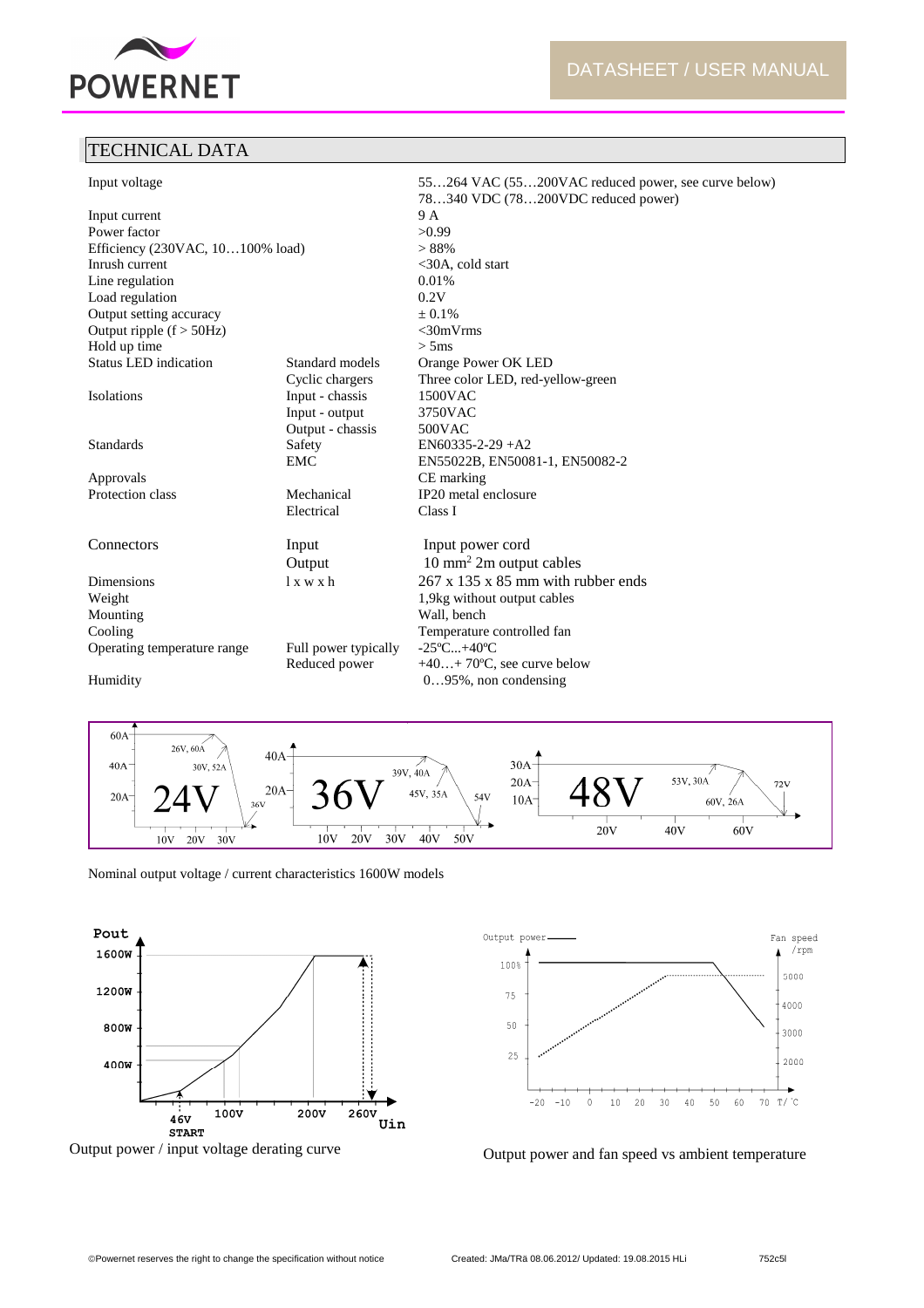

#### **INSTALLATION**

- $\leftarrow$  The location must be dry, dust-free indoor use. The acceptable temperature range at full power is -25 $\degree$ C to +40 $\degree$ C. A higher ambient temperature will limit the power, see diagram at first page. The power supply is not waterproof. Keep it dry and away from areas of high humidity to avoid the risk of electrical shock and damage to the charger.
- ↑ The equipment may be installed either vertically or horizontally.
- $\rightarrow$  To ensure sufficient ventilation, leave approximately 10cm free space to both ends of the unit.
- $\downarrow$  The charging process generates explosive hydrogen gas. Keep the area well ventilated. Never use an open flame or equipment that produces sparks near the charger.

#### WALL MOUNTING

Screw the power supply to the assembly base by using the mounting brackets on the both ends of the unit.

Plug the main power cord into electrical socket. After switching on the mains switch the unit is ready to be used.

#### **POWER SUPPLY / CHARGING OPERATION**

- ← Ensure that the unit is switched off and that the environment meets the conditions described previous section
- ↑ Connect the output cables to the load / battery terminals: **+** cable to the **+** terminal and **-** cable to the **-** terminal.
- $\rightarrow$  Turn the power on by turning the switch to the I position.
- $\downarrow$  During the normal power supply operation / charging process the STATUS light will show a constant orange light.
- ° To avoid sparking, turn the power off before disconnecting the cables.

#### **CONNECTION WITH DC INPUT**

Wires in PSU's power cable to be connected as follows:

- L DC input positive or negative
- N DC input negative or positive
- PE Ground

#### **OUTPUT VOLTAGE AND CURRENT LIMIT ADJUSTMENT**

**Trimmer or analog control adjustable modules, type example ADC7520/24 or ADC7520/24AI:** 

- The output voltage and output current limit of the module can be adjusted as follows:
- Trimmer adjustable models: with the multi-turn potentiometer located on the front panel
- Analog controllable models by external 0-5VDC voltage, see detailed instructions

Both voltage and current can be adjusted from zero to maximum value. Maximum 800W output power is available within the adjustment range.

#### **Temp. comp. models, type example ADC7520/24T:**

Unit includes 16pcs of programmed output voltages, see temp. comp. models setting tables page. Any of these 16 different voltage settings can be taken in use and additionally this selected voltage can be adjusted  $\pm$  5% with the trimmer on front panel. See instructions for choosing the programmed voltage and for the fine tune trimmer adjustment.

#### **LED**

A orange LED indicates that the output of the charger module is healthy.

#### **OUTPUT OVERCURRENT PROTECTION**

Output of the unit is protected against over current and short circuits by automatic, self-resetting electronic current limit.

#### **SERIES / PARALLEL CONNECTION**

Parallel operation: No restrictions, passive load sharing. Series operation: Up to 500V total voltage

# **WARNING!**

**Dangerous voltages, capable of causing death, are present in this equipment. Do not remove the cover. No operator serviceable parts inside. Refer servicing to qualified service personnel.**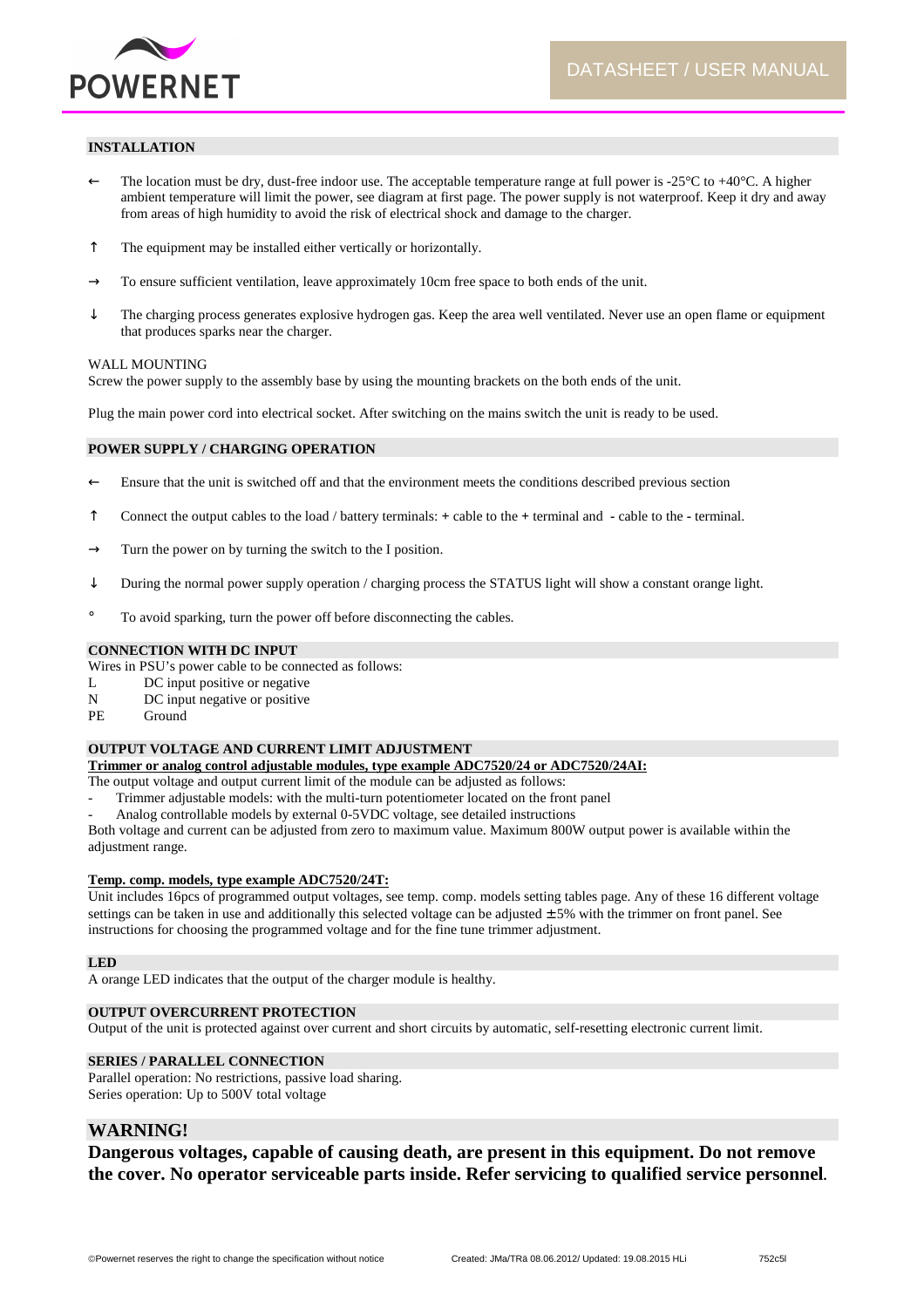

# **SELECTION TABLE OF ADC7520 FEATURES**

| This table shows which             | т  | A        | R | B  | B | T | S | C        |  |  |
|------------------------------------|----|----------|---|----|---|---|---|----------|--|--|
| features are possible at the       | r  | n        | e | u  | u | e | e | $\Omega$ |  |  |
| same time.                         | 1  | a        | 1 | s  | S | m | n | d        |  |  |
|                                    | m  | L        | a |    |   | р | S | e        |  |  |
| IF N THEN then not possible.       | m  | $\Omega$ | y | O  | T |   | e |          |  |  |
|                                    | er | g        |   | ut | n |   |   | S        |  |  |
| Some of allowed combinations are   |    |          |   |    |   |   |   | W        |  |  |
| optional. Contact manufacturer or  |    |          |   |    |   |   |   | 1        |  |  |
| your local distributor for further |    |          |   |    |   |   |   |          |  |  |
| details.                           |    |          |   |    |   |   |   | Ċ        |  |  |
|                                    |    |          |   |    |   |   |   | h        |  |  |
|                                    |    |          |   |    |   |   |   |          |  |  |
| Trimmer adjustment                 |    | N        |   |    | N | N |   | N        |  |  |
| Analog control (isolated)          | N  |          |   |    | N | N |   | N        |  |  |
| Relay alarm                        |    |          |   | N  |   |   |   |          |  |  |
| BusOut (RS-232 control to slave)   |    |          | N |    | N |   |   |          |  |  |
| <b>BusIn</b>                       | N  | N        |   | N  |   |   |   |          |  |  |
| Temp.comp.                         | N  | N        |   |    |   |   |   |          |  |  |
| Sense                              |    |          |   |    |   |   |   |          |  |  |
| Customised charging algorithm      | N  | N        |   |    |   |   |   |          |  |  |
| chargers with code Switch          |    |          |   |    |   |   |   |          |  |  |

# **PIN CONFIGURATION, MODULAR CONNECTORS**

# Front panel Rear panel Rear panel Rear panel Rear panel Rear panel Rear panel Rear panel Rear panel Rear panel





- J1: Analog input 0-5VDC
- J3: Temperature compensation, Sense option<br>J5: RS-232 bus in and out, master-slave
	- RS-232 bus in and out, master-slave
	- Alternatively power fail relay alarm

# **OPTIONAL ALARM RELAY**

If the unit is ordered with alarm relay (for example ADC7520/24H), the potential free alarm output indicates if the charger's output is healthy. The alarm signal is activated at AC fail and charger fail cases. Both normally open and normally closed signals are presented.

Pin Configuration, Modular connector J5 with relay alarm option

#### MODULAR JACK Front view





If power is off the COMMON is connected to NC. When power is switched ON the COMMON is connected to NO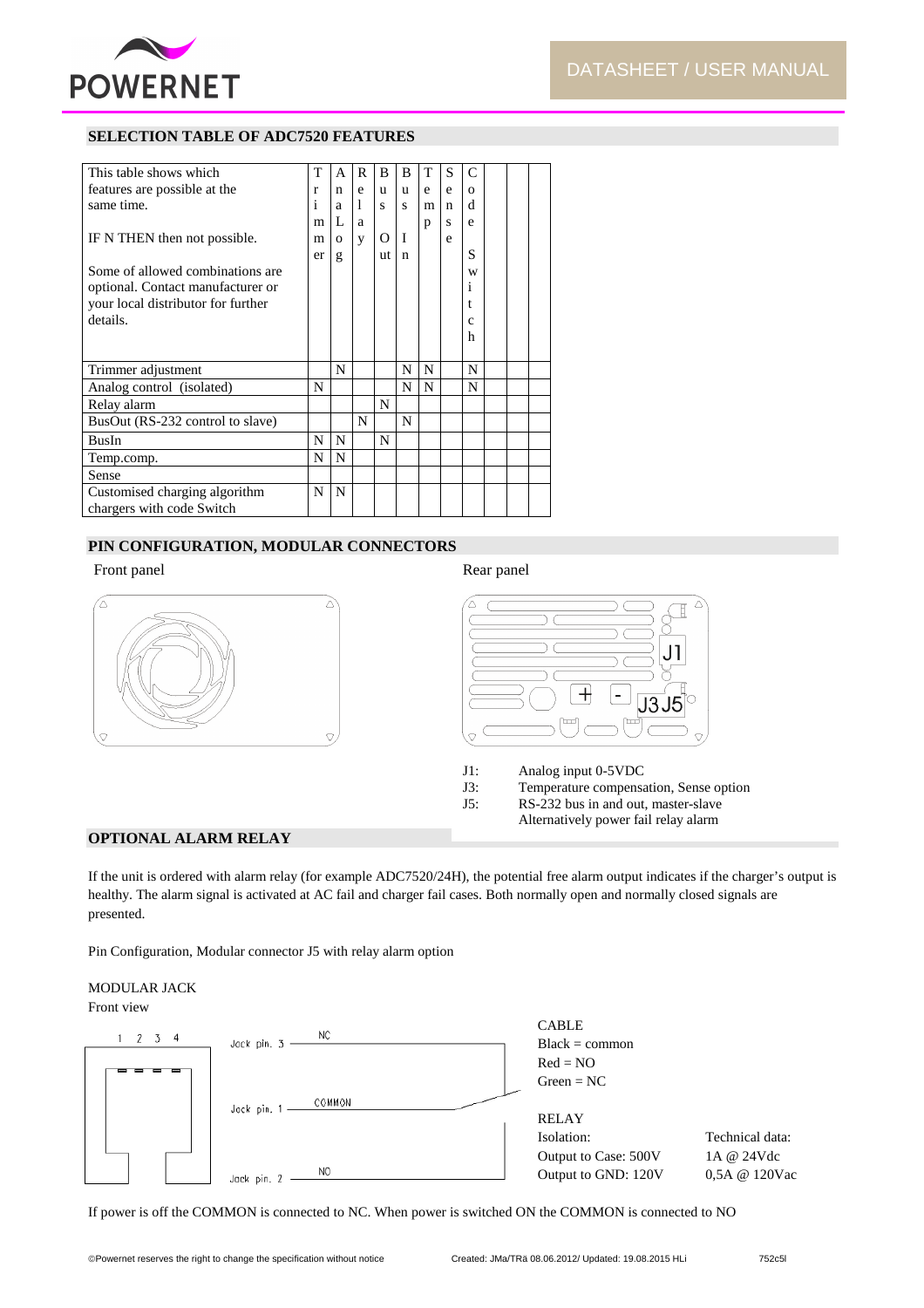

# **OPTIONAL ANALOG CONTROL VERSIONS**

Analog control option allows full control for output current and voltages and it gives measured values for both of these. There is also available +5V internal power source for logic use. The analog input have 500V electrical insulation to power supply's input and output.

# PIN CONFIGURATION, MODULAR CONNECTOR

Interface to analog control card is made through AMP Modular 6 connector. It's part number is 215-876-1. The product specification number is 108-19064 and application number is 114-19019. Part number for cable connector that fits to modular 1 is 737 336-1.





Pin configuration of J1:

- 1. Ground
- 2. Target value for current
- 3. Target value for voltage
- 4. Measured value for current
- 5. Measured value for voltage
- 6. +5V, (max 20mA) output

#### Controlling analog card:

All control voltages must be between 0 and 5 volts. Over 5V steering is not allowed. Logic for steering is positive so 5V in target value means maximum value from power supply and 0V means minimum output. If controlling connector is unplugged from modular connector, the power supply takes it's minimum values for output.

Measured values can be read from measured signals. Measured voltages are scaled equal as target values. If power supply lies on it's voltage reference, then measured voltage should be equal as target. Same thing on current steering and it's measured value. Measured signals (both together) can be loaded only 20mA or proper operation is not guaranteed.

Modular connector is isolated from power supply's input, enclosure and output terminals. That allows serial and parallel connection to separate power supply's so that equal steering voltages are used. Number or connected devices are not limited. Only be sure that 500V insulation voltage is not exceeded.

Connection example, using internal +5VDC power source and external potentiometers:





ADC7520 rear panel Location of tuning trimmers for analog control +5V output can be used to feed logic voltages for external circuits. Connection in an example works as a potentiometer controlled power supply. It is important to notice that +5V output is not allowed to load more then 20mA or proper operation is not guaranteed.

#### Tuning instructions:

#### **Attention !!!**

Analog interface is tuned in a factory before it is delivered to customer. There should not be any reason for tuning if card is used between 0-5V voltage values. Qualified person is needed for tuning the device. Tuning can be done with a pair of digital multi meters and example schematic above. Procedure is following:

- 1. Adjust from potentiometers 5V to voltage target and 2V for current target. Connect digital voltage meter to power supply output. Tune from "Voltage Set" trimmer maximum output voltage to right value.
- 2. Connect digital voltage meter to Modular pin number 5. Tune from trimmer "Voltage Meas" so that digital voltage meter shows always equal value as is in pin 3 (target voltage).
- 3. Connect digital current meter to output so that it short-circuits the output. Now tune current target potentiometer to 5V. Tune from "Current Set" trimmer output current to value that is maximum value for device according to it's specification. Be sure that your current meter has a right range. Do never exceed the current values that are specified for the device. If specified value is not known, take a contact to distributor.
- 4. Measure with digital multi meter voltage from Modular connector pin 4 Tune from trimmer "Current Meas" to equal with voltage in modular pin 2 (Target Current).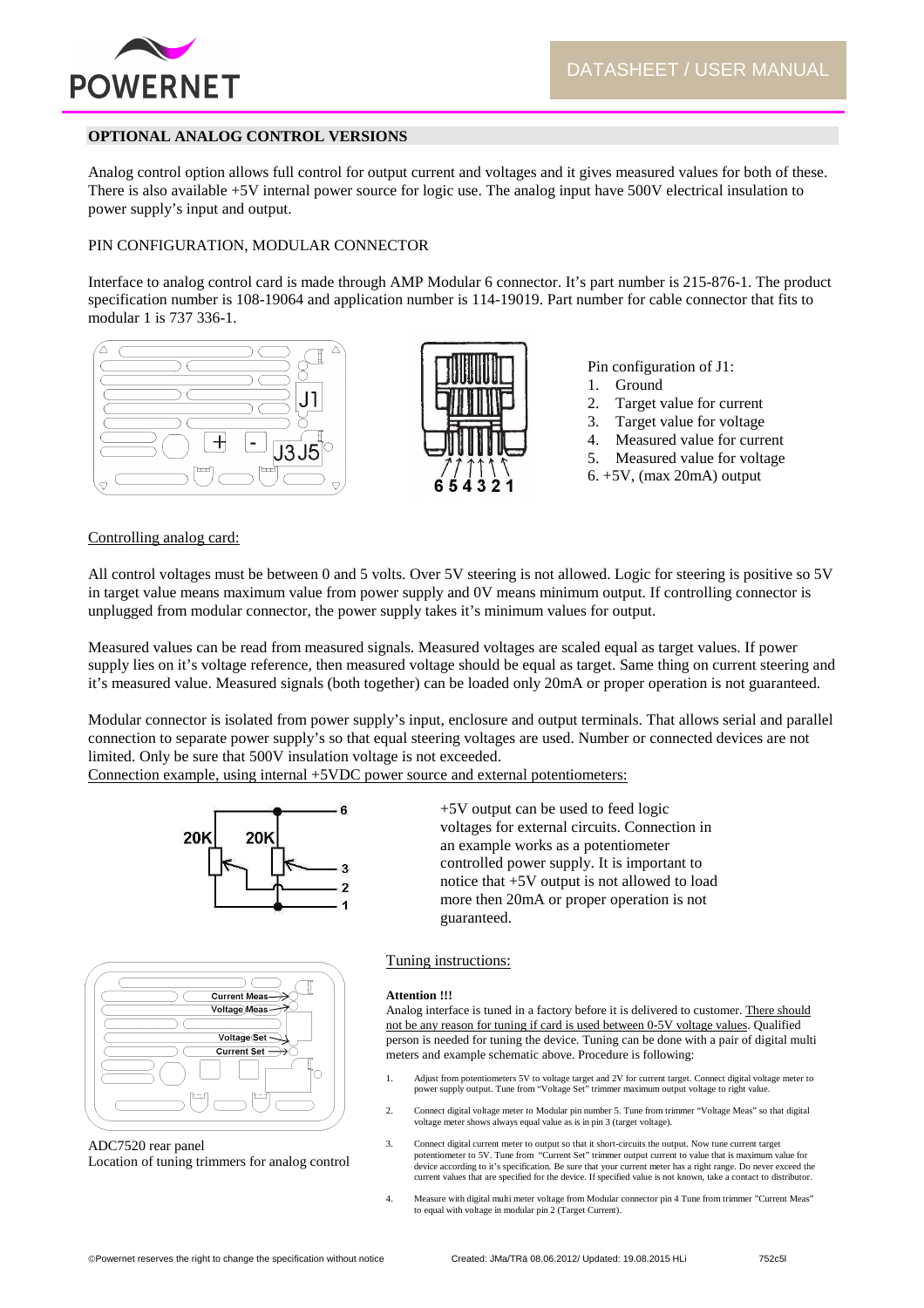

#### **TEMPERATURE COMPENSATION MODELS, type number example ADC7520/24T**



#### **OPTIONAL MASTER SLAVE CONNECTION**

Using master power supply together with Slave unit.

Master unit can be trimmer adjustable standard model ADC7520/24 or analog controllable model ADC7520/24AI (24V as an example).

#### Note !

Unit with relay alarm, type exampleADC7520/24H can't be used as a master unit.

Slave unit is separate unit without any adjustment possibility, type ADC7520/24S or ADC7520/24SH slave with relay alarm (24V as an example).

If more current is needed adjustable Master power supply can be parallel or series connected via digital bus to Slave power supply which equals Master but is without adjustment possibility. Then output current or voltage is doubled and the both supplies can still be adjusted thought multi turn potentiometers. Max one slave unit can be used in master-slave connection as a standard. (Please contact your local distributor if more slave units are needed to chain, needs special terminals/wires). Supply's output terminals and communication bus terminals are isolated so that output's series connection is allowed for more voltage.

# **Bus cable connection:**

**Master unit** 

**Slave unit** 



Bus cables can be connected from previous units  $(J5)$  to the next  $(J5)$ with the same way. The first unit must be the master unit (with adjusting knobs). Wrong connection does not damage the units but in that case slaves does not follow the master's commands. Quantity of the slave units is limited to max 1 pcs due to digital bus terminals. In J5 Pins 1 and 3 are serial output pins and pins 2 and 4 are serial input pins. Pin 1 is connected to pin 4 of J5 in the next unit and pin 3 to pin 2 of J5 in the next unit.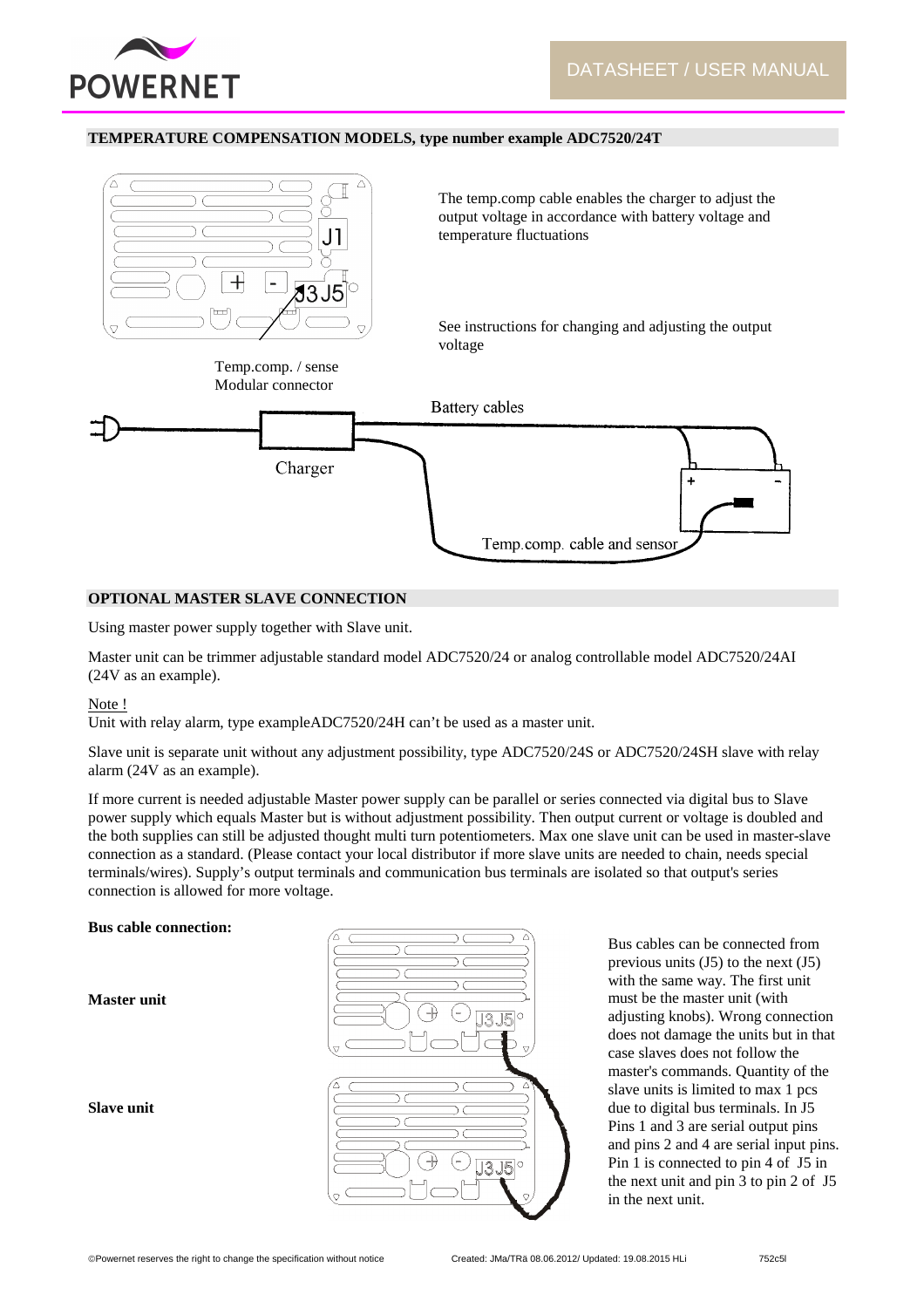

# **PROGRAMMED VOLTAGES FOR TEMP.COMP. MODELS, type number example ADC7520/24T**

#### **ADC7520/24T 24VDC 60A**

| Code switch | Nominal         | Voltage         |               | Adjustment range | Output  | Factory |
|-------------|-----------------|-----------------|---------------|------------------|---------|---------|
| position    | Battery voltage | factory setting | -5%           | $+5%$            | Current | default |
| 0           |                 | 5 VDC           | 4,75 VDC      | 5,25 VDC         | 60 A    |         |
| 1           |                 | 12 VDC          | 11,4 VDC      | 12,6 VDC         | 60 A    |         |
| 2           | 12 VDC          | 13,7 VDC        | 13 VDC        | 14.4 VDC         | 60 A    |         |
| 3           |                 | 15 VDC          | 14,3 VDC      | 15,8 VDC         | 60 A    |         |
| 4           |                 | 18 VDC          | 17,1 VDC      | 18.9 VDC         | 60 A    |         |
| 5           |                 | 20 VDC          | 19 VDC        | 21 VDC           | 60 A    |         |
| 6           |                 | 22 VDC          | 20,9 VDC      | 23.1 VDC         | 60 A    |         |
| 7           |                 | 24 VDC          | 22,8 VDC      | 25.2 VDC         | 60 A    |         |
| 8           |                 | 26 VDC          | 24,7 VDC      | 27.3 VDC         | 60 A    |         |
| 9           | <b>24 VDC</b>   | <b>27,4 VDC</b> | <b>26 VDC</b> | <b>28,8 VDC</b>  | 60 A    | X       |
| A           | <b>24 VDC</b>   | 27,4 VDC        | <b>26 VDC</b> | 28,8 VDC         | 40 A    |         |
| B           | <b>24 VDC</b>   | 27,4 VDC        | 26 VDC        | 28,8 VDC         | 20 A    |         |
| С           |                 | 28 VDC          | 26,6 VDC      | 29,4 VDC         | maximum |         |
| D           |                 | 30 VDC          | 28,5 VDC      | 31,5 VDC         | maximum |         |
| E           |                 | 33 VDC          | 31,4 VDC      | 34,7 VDC         | maximum |         |
| F           |                 | 35 VDC          | 33.3 VDC      | 36 VDC           | maximum |         |

# **ADC7520/36T 36VDC 40A**

| Code switch    | Nominal         | Voltage         |                         | Adjustment range | Output           | Factory |
|----------------|-----------------|-----------------|-------------------------|------------------|------------------|---------|
| position       | Battery voltage | factory setting | $-5%$                   | $+5%$            | Current          | default |
| 0              |                 | 12 VDC          | 11,4 VDC                | 12,6 VDC         | 40 A             |         |
| 1              | 12 VDC          | 13,7 VDC        | 13 VDC                  | 14,4 VDC         | 40 A             |         |
| 2              |                 | 15 VDC          | 14,3 VDC                | 15,8 VDC         | 40 A             |         |
| 3              |                 | 20 VDC          | 19 VDC                  | 21 VDC           | 40 A             |         |
| 4              |                 | 24 VDC          | 22,8 VDC                | 25,2 VDC         | 40 A             |         |
| 5              | 24 VDC          | 27,4 VDC        | 26 VDC                  | 28,8 VDC         | 40 A             |         |
| 6              |                 | 30 VDC          | 28,5 VDC                | 31,5 VDC         | 40 A             |         |
| $\overline{7}$ |                 | 33 VDC          | 31,4 VDC                | 34,7 VDC         | 40 A             |         |
| 8              |                 | 36 VDC          | 34,2 VDC                | 37,8 VDC         | 40 A             |         |
| 9              |                 | 38 VDC          | 36.1 VDC                | 39.9 VDC         | 40 A             |         |
| A              | <b>36 VDC</b>   | 41.1 VDC        | <b>39 VDC</b>           |                  | 43.2 VDC maximum | X       |
| B              | 36 VDC          | 41,1 VDC        | 39 VDC                  | 43,2 VDC         | 30 A             |         |
| C              | 36 VDC          | 41,1 VDC        | 39 VDC                  | 43,2 VDC         | 15 A             |         |
| D              |                 | 45 VDC          | 42,8 VDC                | 47,3 VDC         | maximum          |         |
| E.             |                 | 48 VDC          | 45,6 VDC                | 50,4 VDC         | maximum          |         |
| F              |                 | <b>52 VDC</b>   | $\overline{49}$ , 4 VDC | <b>54 VDC</b>    | maximum          |         |

#### **ADC7520/48T 48VDC 30A**

| Code switch    | Nominal         | Voltage         |          | Adjustment range | Output  | Factory |
|----------------|-----------------|-----------------|----------|------------------|---------|---------|
| position       | Battery voltage | factory setting | $-5%$    | $+5%$            | Current | default |
| 0              |                 | 24 VDC          | 22,8 VDC | 25,2 VDC         | 30 A    |         |
| 1              | 24 VDC          | 27,4 VDC        | 26 VDC   | 28,8 VDC         | 30 A    |         |
| $\overline{2}$ |                 | 30 VDC          | 28,5 VDC | 31.5 VDC         | 30 A    |         |
| 3              |                 | 36 VDC          | 34,2 VDC | 37,8 VDC         | 30 A    |         |
| $\overline{4}$ | 36 VDC          | 41.1 VDC        | 39 VDC   | 43,2 VDC         | 30 A    |         |
| 5              |                 | 45 VDC          | 42,8 VDC | 47,3 VDC         | 30 A    |         |
| 6              |                 | 48 VDC          | 45,6 VDC | 50,4 VDC         | 30 A    |         |
| 7              |                 | <b>52 VDC</b>   | 49,4 VDC | 54.6 VDC         | 30 A    |         |
| 8              | 48 VDC          | 54.8 VDC        | 52,1 VDC | 57.5 VDC         | 30 A    | x       |
| 9              | 48 VDC          | 54,8 VDC        | 52,1 VDC | 57,5 VDC         | 20 A    |         |
| A              | 48 VDC          | 54,8 VDC        | 52,1 VDC | 57,5 VDC         | 10 A    |         |
| B              |                 | 57 VDC          | 54,2 VDC | 59,9 VDC         | maximum |         |
| C              |                 | 60 VDC          | 57 VDC   | 63 VDC           | maximum |         |
| D              |                 | 65 VDC          | 61,8 VDC | 68,3 VDC         | maximum |         |
| E              | 60 VDC          | 68,5 VDC        | 65,1 VDC | 71,9 VDC         | maximum |         |
| F              |                 | 72 VDC          | 68.4 VDC | <b>72 VDC</b>    | maximum |         |

#### **Factory default code switch position by bold in tables**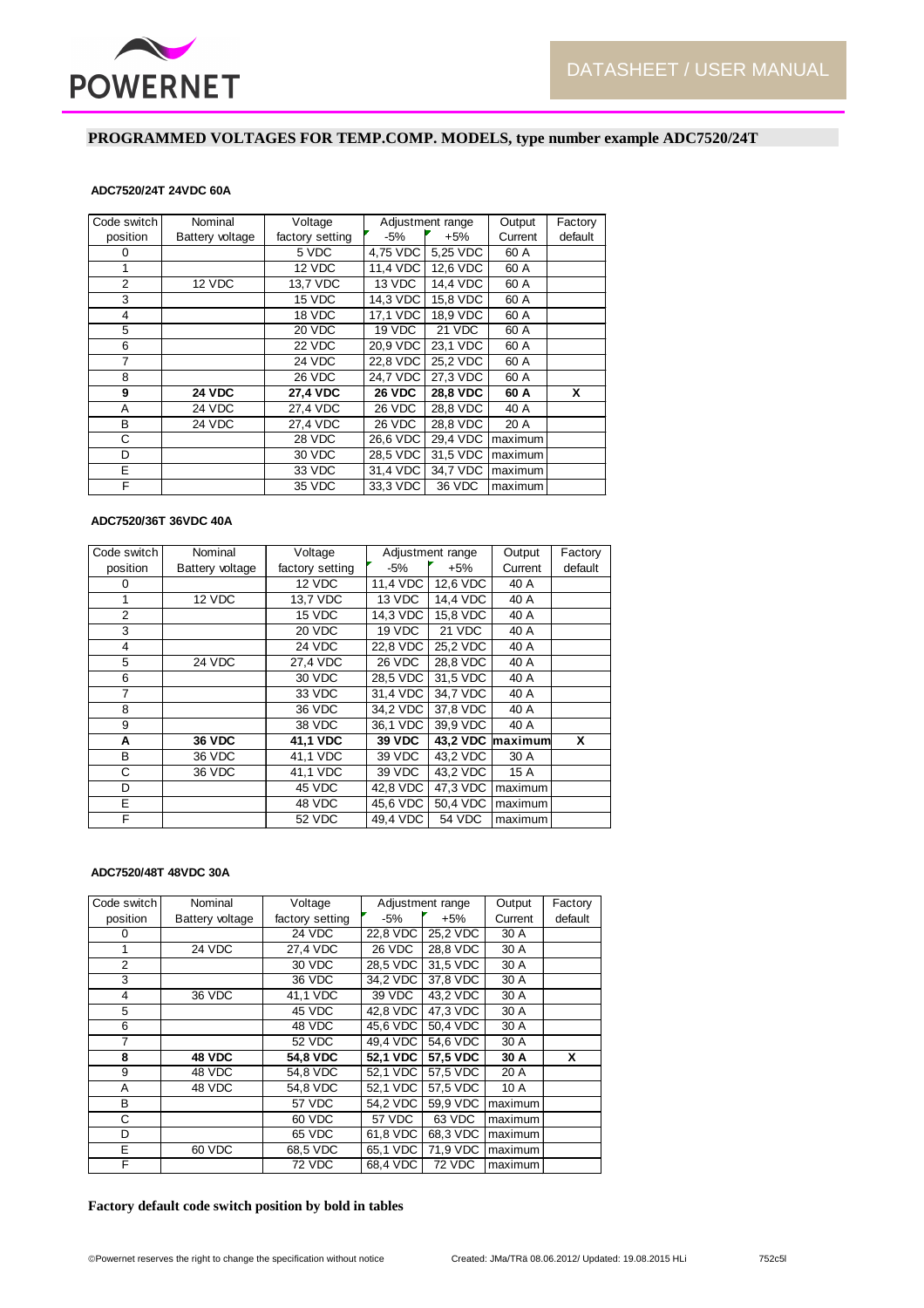

# **INSTRUCTION TO CHANGE THE PROGRAMMED VOLTAGE FOR TEMP.COMP./SENSE MODELS, type number example ADC7520/24T**

 $\leftarrow$  Disconnect the power cord from the power line.

- ↑ Disconnect the output cables from the battery.
- $\rightarrow$  See the current code switch position of the unit.
- ↓ See new switch position code from the programmed output voltages sticker on the unit
- ° Rotate the code switch to the required position.



The adjustment can be checked as follows:

Short-circuit the output cables of the charger (output short circuit).

Connect the charger to the power line.

Follow the Status-led color. Switch ON the charger from the on/off switch.

Count all the number of green blinks.

There must be as much number of blinks as the code switch position number is.

# Note!

If the position of the code switch is O, Status-led blinks only once and returns to red. The code switch positions A…F respond numbers 10…15

# ☺ **Now the charger has been adjusted!**

# **HINTS IF NOT SUCCEED**

- $\odot$ You didn't have chance to count the number of blinks
- $\Rightarrow$  You can start the test with the on/off switch of the charger again and count.
- You have made the wrong setting
- => Switch the charger off again and make the correct setting and count the blinking to check.

 $\circledR$ You cannot find the required charging algorithm on list available

=> Contact the seller / importer and ask if the charger can be updated with the algorithm you need.